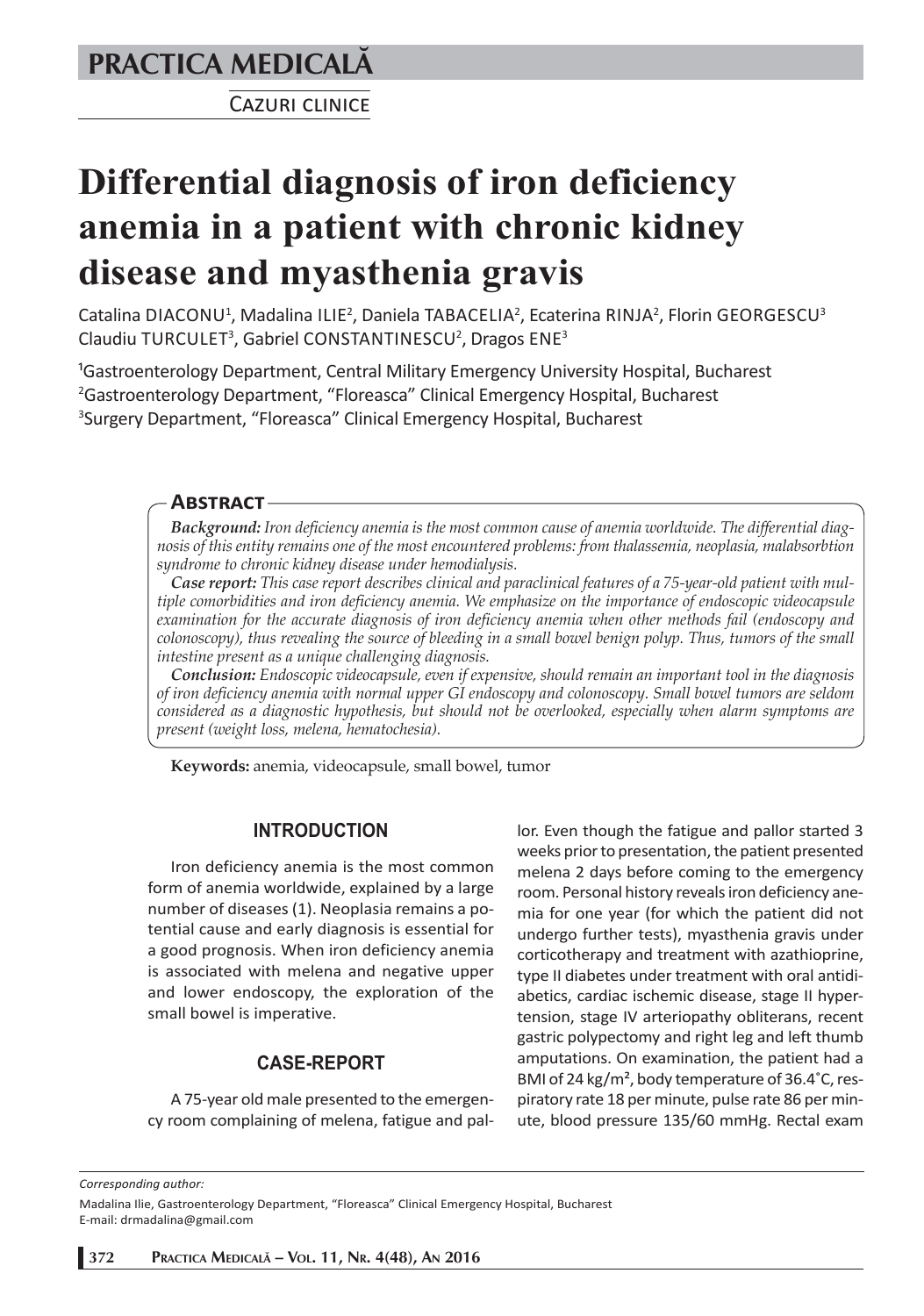showed melena, and the patient presented also right leg and left thumb amputations.

Laboratory results showed severe hypochromic, microcytic, hyposideremic anemia, hyperglycemia, hypoproteinemia and high serum creatinin. Evaluation included normal abdominal ultrasonography, esogastroduodenoscopy (EGD) and colonoscopy, that were within normal range.

At this moment, endoscopic videocapsule was indicated and performed. It showed a 7 small sized polyp and a small pedunculated polyp with a bleeding stigmata in the middle part of the small bowel (Fig. 1); in the terminal ileum, a polipoid, polilobulated, ulcerated mass was found, that occupied more than half of the lumen with slow active bleeding. However this mass did not induce stenosis (Fig. 2).



*FIGURE 1. Polyps in the middle part of the small bowel: a. small polyp; b.peddunculated polyp with bleeding stigmata*



*FIGURE 2. Polipoid, polilobulated, ulcerated mass in the terminal ileum, that occupied more than half of the lumen with slow active bleeding*

Computerized tomography of the abdomen and pelvis with contrast substance described a polypoid mass in the terminal ileum (3.5/1.8cm), intact peritoneum and normal lymph nodes (Fig. 3).

The patient opted for a surgical treatment that consisted in the removal of the terminal ileum, the appendix, the cecum and in the end an

ileo-colic anastomosis was performed (Fig. 4). The recovery was uneventful and the patient was discharged 4 days postoperatively.



*FIGURE 3. Polipoid mass in the terminal ileum (3.5/1.8cm)*



*FIGURE 4. Intraoperative aspect of the small bowel and polipoid mass*

The pathology result revealed an inflammatory fibroid polyp, infirming the malignant suspicion of the mass.

#### **DISCUSSION**

Anemia is considered by the World Health Organisation as haemoglobin concentration under 13g/dL in men over 15 years old, below 12g/dL in non-pregnant women over 15 years old and below 11g/dL in pregnant women (2). Iron deficiency anemia occurs when the iron body supplies drop below the limit to support the production of normal erythrocites. Iron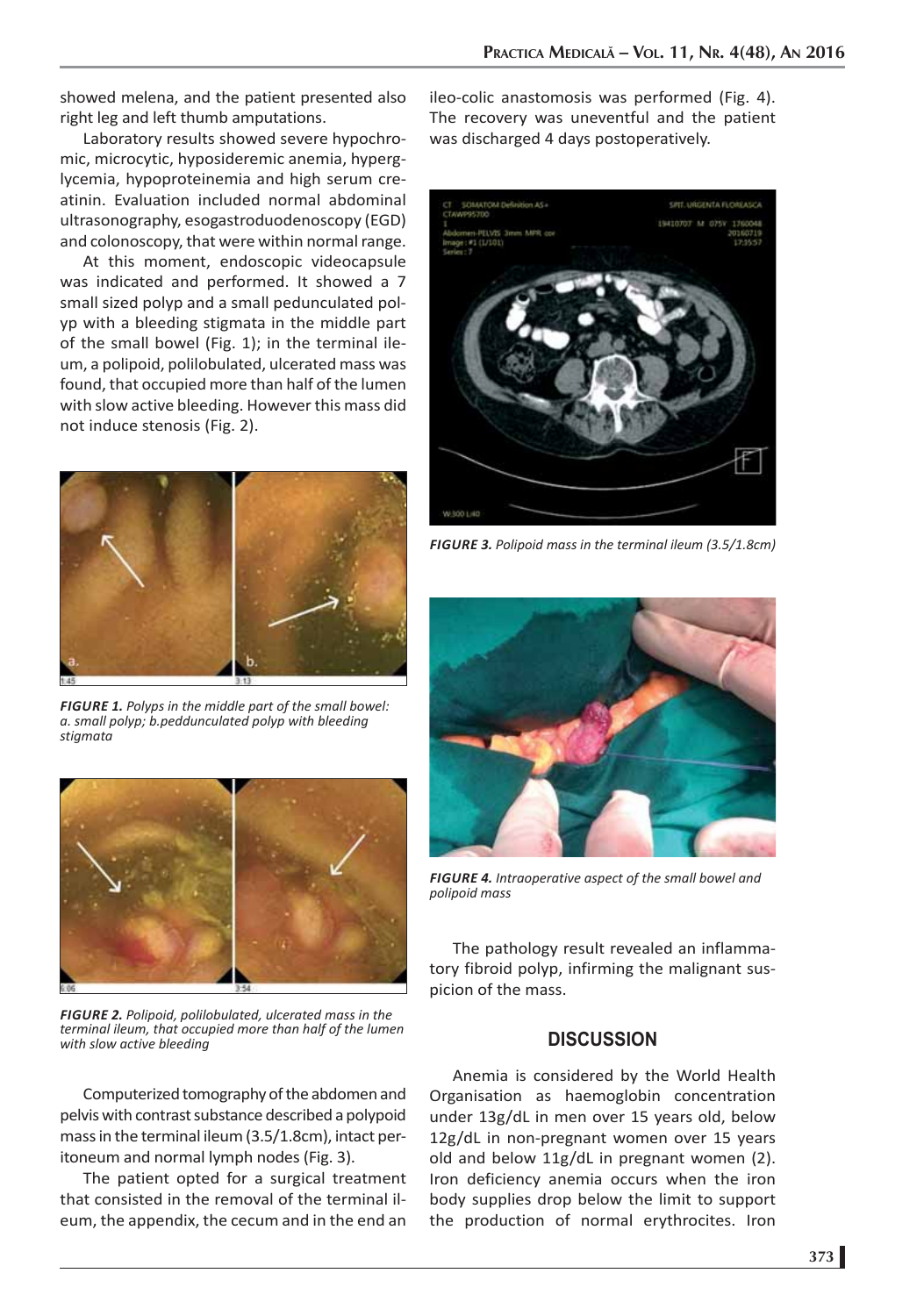deficiency is the most encountered deficiency state on a worldwide basis. Multiple causes can explain this entity, as presented in Table 1 (3).

*TABLE 1. Etiology of iron deficiency anemia*

| Etiology of iron deficiency anemia        |                                       |
|-------------------------------------------|---------------------------------------|
| Dietary factors                           | Low intake of sources of heme iron    |
|                                           | Substances that diminish the          |
|                                           | absorbtion of ferrous and ferric iron |
|                                           | (phytates, phosphates, carbonates,    |
|                                           | oxalates and tannates)                |
| Hemorrhage                                |                                       |
| Congestive heart failure                  |                                       |
| Paroxysmal nocturnal haemoglobinuria      |                                       |
| Malabsorbtion Celiac disease              |                                       |
|                                           | Extensive surgical removal of the     |
|                                           | proximal bowel                        |
| Iron-refractory iron deficiency           |                                       |
| Thalassemia                               |                                       |
| Sideroblastic anemia                      |                                       |
| Lead poisoning                            |                                       |
| Chronic kidney disease under hemodialysis |                                       |
| Neoplasia                                 |                                       |

Myastenia gravis can associate, in 5-10% of cases, other autoimmune disorders, such as pernicious anemia, thus macrocytic anemia (4). Moreover, chronic renal failure leads to the decrease of production in erythropoietin, therefore a decreased production of red blood cells, often leading to normocytic, normochromic anemia. However, in patients with chronic kindey disease under hemodialysis, iron supply can be limited, leading to hypochromic, microcytic, hyposideremic anemia (5). In our case, despite the multiple comorbidities that can explain the anemia, when associating the symptoms (melena, fatigue and pallor) with hypochromic, microcytic, hyposideremic anemia, a GI bleeding source is the most compelling diagnosis.

Small intestinal benign tumors are rare entities. Even though the small bowel represents 75% of the length and over 90% of the surface area of the gastrointestinal (GI) tract, it is rarely the site for neoplasms, counting for less than 2% of the GI malignancies. The possible subtypes of small bowel benign tumors are: inflammatory polyps, hyperplastic polyps, lipomas, adenomas, hemangiomas and gut (6).

Inflammatory fibroid polyps (IFP) are benign mesenchymal tumors derived from the submucosa of the stomach or the small bowel (seldom encountered in the colon and esophagus). Even though these tumors can distinguish

from gastrointestinal stromal tumors by their morphology, origin (submucosal) and clinical behavior (not aggressive), one common characteristic remains: mutational subtype of PDGFRA gene. Inflammatory fibroid polyps are often undiagnosed for a long time or incidentally found during endoscopy. When they present as large polyps, complications may arise, such as superficial ulcerations, local bleeding (most common clinical symptom also found in our case), intussusception and invagination (7-9).

Despite the fact that our patient was 75 years old, the tumors are mostly encountered in the fifth and sixth decade of life, with a slight predominance in males (10).

Benign small bowel tumors are often asymptomatic. However, in rare cases, these tumors can present with vague and nonspecific symptoms, such as: intermittent pain, constipation, melena, diarrhea, early satiety, palpable mass (in tumors that exceed 6 cm, GI hemorrhage (in larger sized tumors), obstruction, fatigue. In our case, the patient presented fatigue, pallor and melena (GI hemorrhage). Moreover, the tumors can present with complications such as: bowel obstruction, intussusception, volvulus, perforation, GI bleeding (as encountered in our case report). The last can appear in up to 38% of the lesions and can be seen with heme-positive stool or as an acute, active bleeding (6).

Workup lab results can reveal microcytic anemia (as seen in our case). Barium contrast studies can show an upper GI lesion in up to 29% of cases, whilst barium enemas help identify tumors in the distal ileum. One can use selective arteriography not only in diagnosing vascular lesions or embolization of active bleeding, but also in demonstrating aberrant arterial inflow encountered in malignant lesions. Surprisingly, only 29% of cases are diagnosed by computerized tomography. Ultrasound can be useful in demonstrating tumors larger than 4 cm (11). Upper endoscopy can detect tumors of the proximal small bowel in 12-30% of cases and allows for polypectomy in small lesions (12). Capsule endoscopy is considered a breakthrough in the diagnosis of small bowell tumors, as seen in our case report, where other methods (upper and lower endoscopy and ultrasound were negative) failed.

Histologically IFP divide in two types: "intestinal" type, that presents as bland spindled cells arranged in whorls around blood vessels and mucosal glands with fibrillar collagen matrix and the "classic" type (or gastric type). The latter